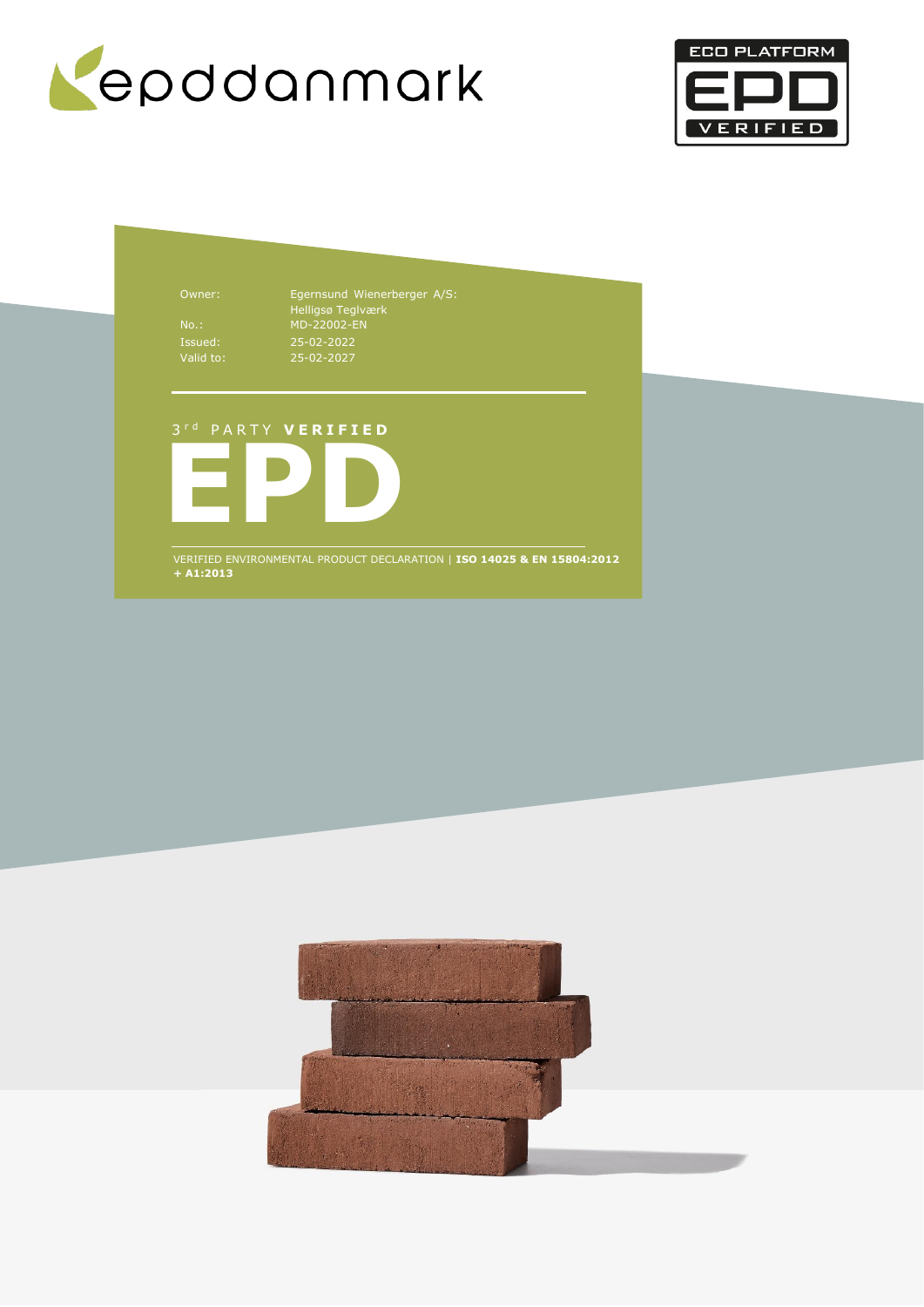

### **Owner of declaration**

Egernsund Wienerberger A/S Rørmosevej 85 DK-3200 Helsinge CVR: 10502306

## **Programme operator**

Danish Technological Institute Gregersensvej 2630 Taastrup

## **Programme**

EPD Danmark Gregersensvej 2630 Taastrup www.epddanmark.dk

### **Declared product**

1 tonne of brown bricks based on Danish red-firing clay, e.g. EW2412, EW2413, EW2414 and EW2422. This EPD covers bricks with manganese oxide. Produced using certified green electricity and either natural gas or certified biogas (bionaturgas).

## **Production site**

Helligsø Teglværk Helligsøvej 15, 7760 Hurup

### **Product use**

Bricks are used to build walls, pillars and partitions.

### **Declared unit**

1 tonne of red bricks with manganese oxide based on Danish red-firing clay and produced at Helligsø Teglværk using either natural gas or certified biogas. Certified green electricity is used at production site. Expected average reference service life of 150 years.







25-02-2027

**Valid to:**

**Basis of calculation**

This Environmental Product Declaration is developed in accordance with ISO 14025 and EN 15804:2012 + A1:2013.

#### **Comparability**

EPDs of construction products may not be comparable if they do not comply with the requirements in EN 15804:2012 + A1:2013. EPD data may not be comparable if the datasets used are not developed in accordance with EN 15804:2012 + A1:2013 and if the background systems are not based on the same database.

#### **Validity**

This EPD has been verified in accordance with ISO 14025 and is valid for 5 years from the date of issue.

#### **Use**

The intended use of an EPD is to communicate scientifically based environmental information for construction products, for the purpose of assessing the environmental performance of buildings.

### **EPD type**

☐Cradle-to-gate ☐Cradle-to-gate with options ☒Cradle-to-grave

Tiles & Bricks Europe (2014) PCR for Clay Construction Products – "Guidance document for developing an EPD" serves as the cPCR Independent verification of the declaration and data, according to EN ISO 14025 ☐ internal ☒ external Third party verifier: Vialent Backen

*Ninkie Bendtsen*

enser  $n$ *Martha Katrine Sørensen EPD Danmark*

Life cycle stages and modules (MND = module not declared) Construction Use **End of life** Beyond the system Product process boundary processing De-construction Waste processing Re-use, recovery Re-use, recovery De-construction nd recycling<br>potential Raw material Refurbishment and recycling Manufacturing Manufacturing Refurbishment Raw material Installation Maintenance Replacement Operational Operational<br>water use Operational Replacement Operational energy use Installation demolition Transport Transport Transport Disposal process supply Repair Use Waste and r A1 | A2 | A3 | A4 | A5 | B1 | B2 | B3 | B4 | B5 | B6 | B7 | C1 | C2 | C3 | C4 | D **X X X X X X X X X X X X X X X X X**



Repodanmark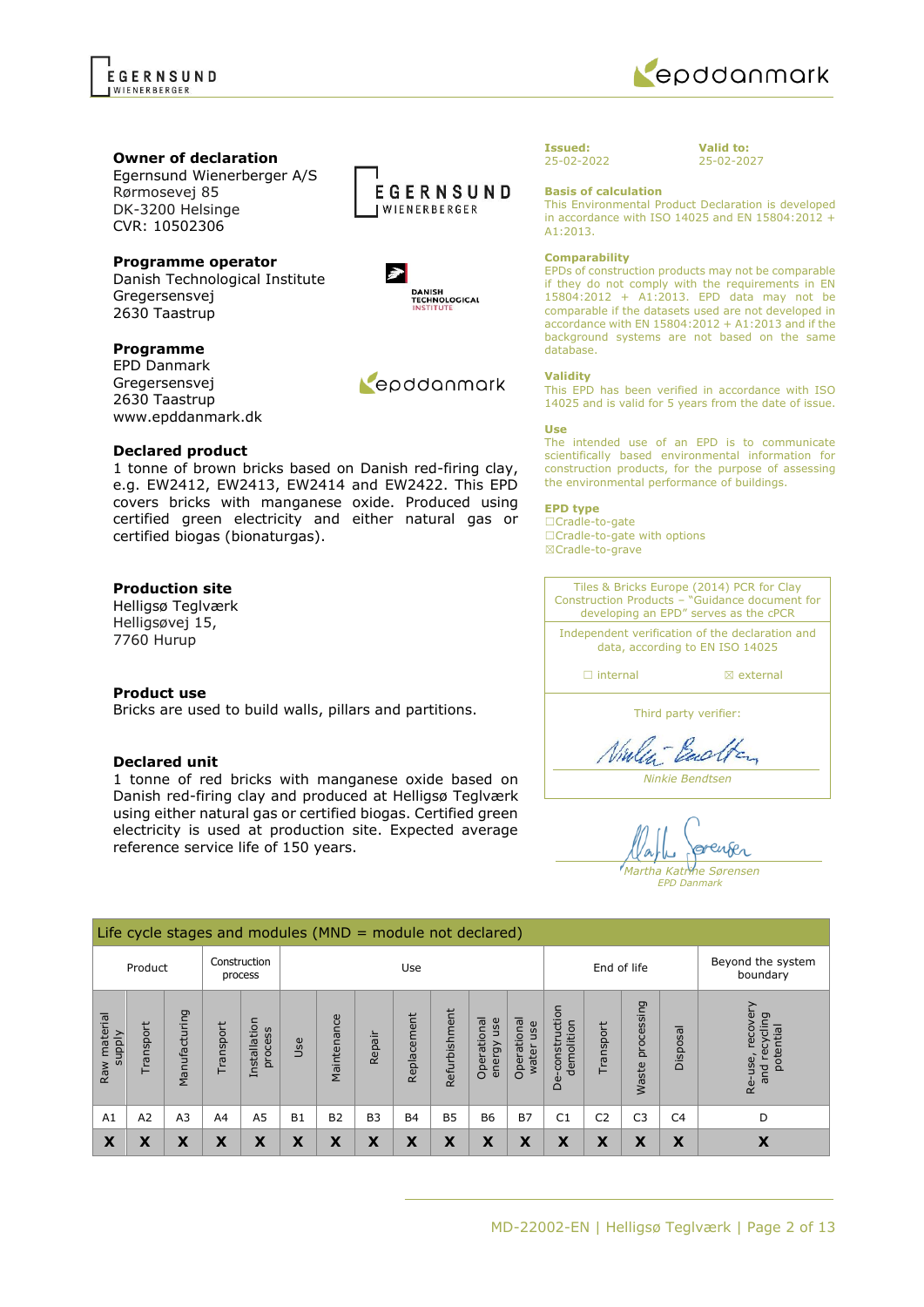



# Product information

**Product description** The product is a red brick based on red-firing clay. Produced using green electricity and either natural gas or biogas. This EPD covers bricks with manganese oxide. The product components and packaging materials are shown in the tables below.

| <b>Material</b>  | Weight-% of declared product |
|------------------|------------------------------|
| Danish red clay  | 89                           |
| Chamotte         | 3,0                          |
| Sand             | 4,5                          |
| Manganese oxide  | 1,02                         |
| Engobe           | 0,050                        |
| Barium carbonate | 0,14                         |
| Water            | 2,0                          |
| <b>TOTAL</b>     | 100                          |

| Packaging           | Weight-% of packaging |
|---------------------|-----------------------|
| LDPE-film           | 96                    |
| Plastic strap (PET) |                       |
| <b>TOTAL</b>        | 100                   |

**Representativeness** This declaration, including data collection, the modelled foreground system and the results, represents 1 tonne of bricks form the production site located in Hurup Thy, Denmark. Product specific data are based on average values collected from 2020.

> Background data are based on the GaBi database, supplemented with a few datasets from Ecoinvent. Generally, the used background datasets are of high quality and less than or 5 years old. All datasets are less than 10 years old.

**Dangerous substances** Bricks do not contain substances listed in the "Candidate List of Substances of Very High Concern for authorisation" <http://echa.europa.eu/candidate-list-table> Absence of these substances are declared by the producer.

**Essential characteristics (CE)** Bricks are covered by the scope of the harmonized standard EN 771- 1:2011+A1:2015. Furthermore, DoP's (Declaration of Performance) exist for each covered brick.

> DoP's can be obtained through Egernsund Wienerberger's website. [\(https://www.egernsund.com/vaerktojer-service/projektberegning](https://www.egernsund.com/vaerktojer-service/projektberegning-teknisk-information/dop-ce-deklarationer.html)[teknisk-information/dop-ce-deklarationer.html\)](https://www.egernsund.com/vaerktojer-service/projektberegning-teknisk-information/dop-ce-deklarationer.html).

For further technical information can be obtained by contacting the manufacturer or on the manufacturers website:

[https://www.egernsund.com](https://www.egernsund.com/)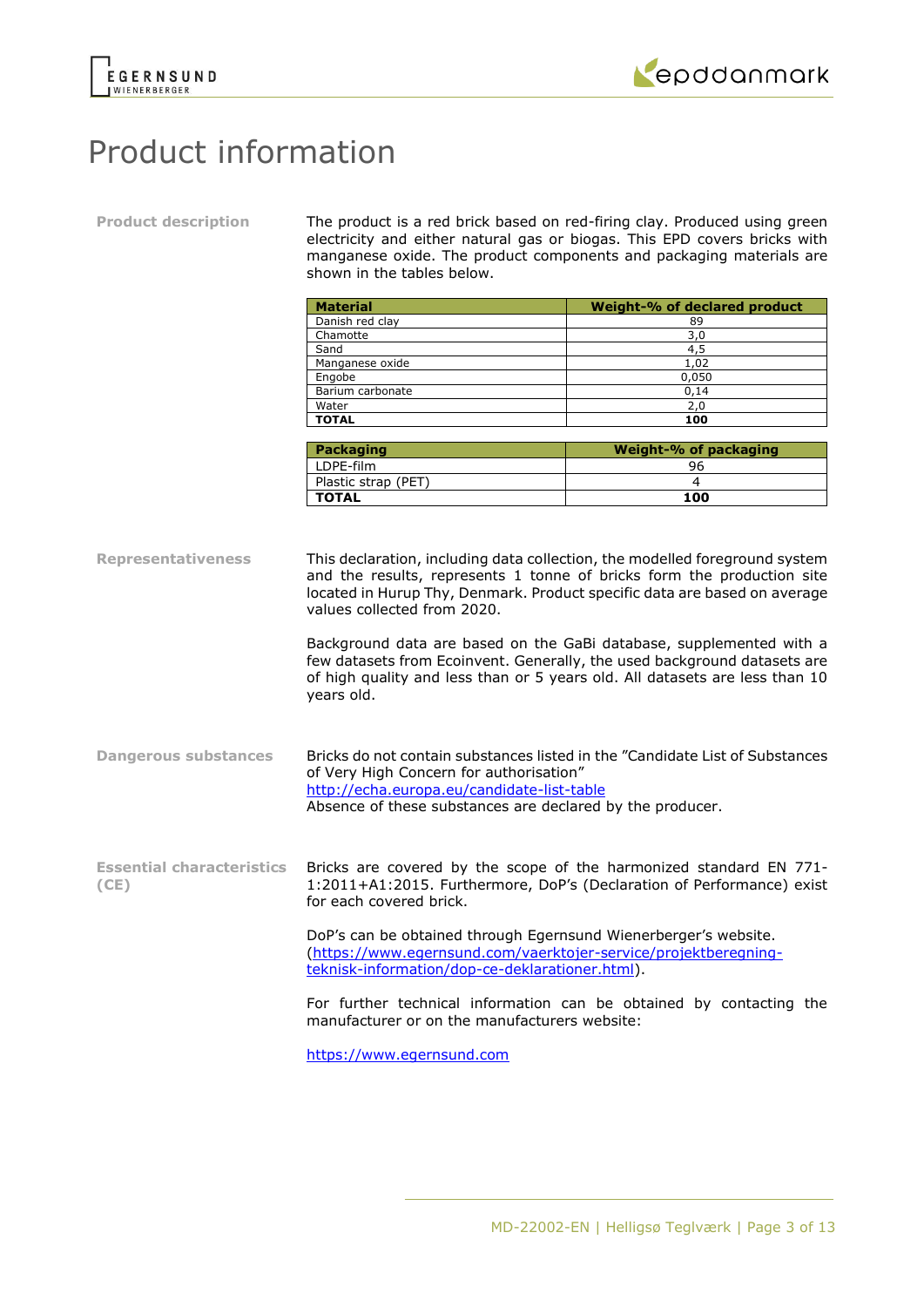



**Reference Service Life (RSL)**

150 years.

RSL is based on the cPCR for clay construction products: "*For clay construction products, the RSL is 150 years. Studies have shown that clay construction products stand out with their high durability and prevail with no maintenance and a life span of 150 years or more*".

**Product illustrations:** The illustrated products below are examples of products covered by this EPD.





EW2412 Strato EW2413 Vulcano





EW2414 Patina EW2422 Brun

Links to product examples:

[https://www.egernsund.com/produkter/mursten/facademursten/ew2412](https://www.egernsund.com/produkter/mursten/facademursten/ew2412-strato.html) [strato.html](https://www.egernsund.com/produkter/mursten/facademursten/ew2412-strato.html) [https://www.egernsund.com/produkter/mursten/facademursten/ew2413](https://www.egernsund.com/produkter/mursten/facademursten/ew2413-vulcano.html) [vulcano.html](https://www.egernsund.com/produkter/mursten/facademursten/ew2413-vulcano.html) [https://www.egernsund.com/produkter/mursten/facademursten/ew2414](https://www.egernsund.com/produkter/mursten/facademursten/ew2414-patina.html) [patina.html](https://www.egernsund.com/produkter/mursten/facademursten/ew2414-patina.html) [https://www.egernsund.com/produkter/mursten/facademursten/ew2422](https://www.egernsund.com/produkter/mursten/facademursten/ew2422-brun.html) [brun.html](https://www.egernsund.com/produkter/mursten/facademursten/ew2422-brun.html)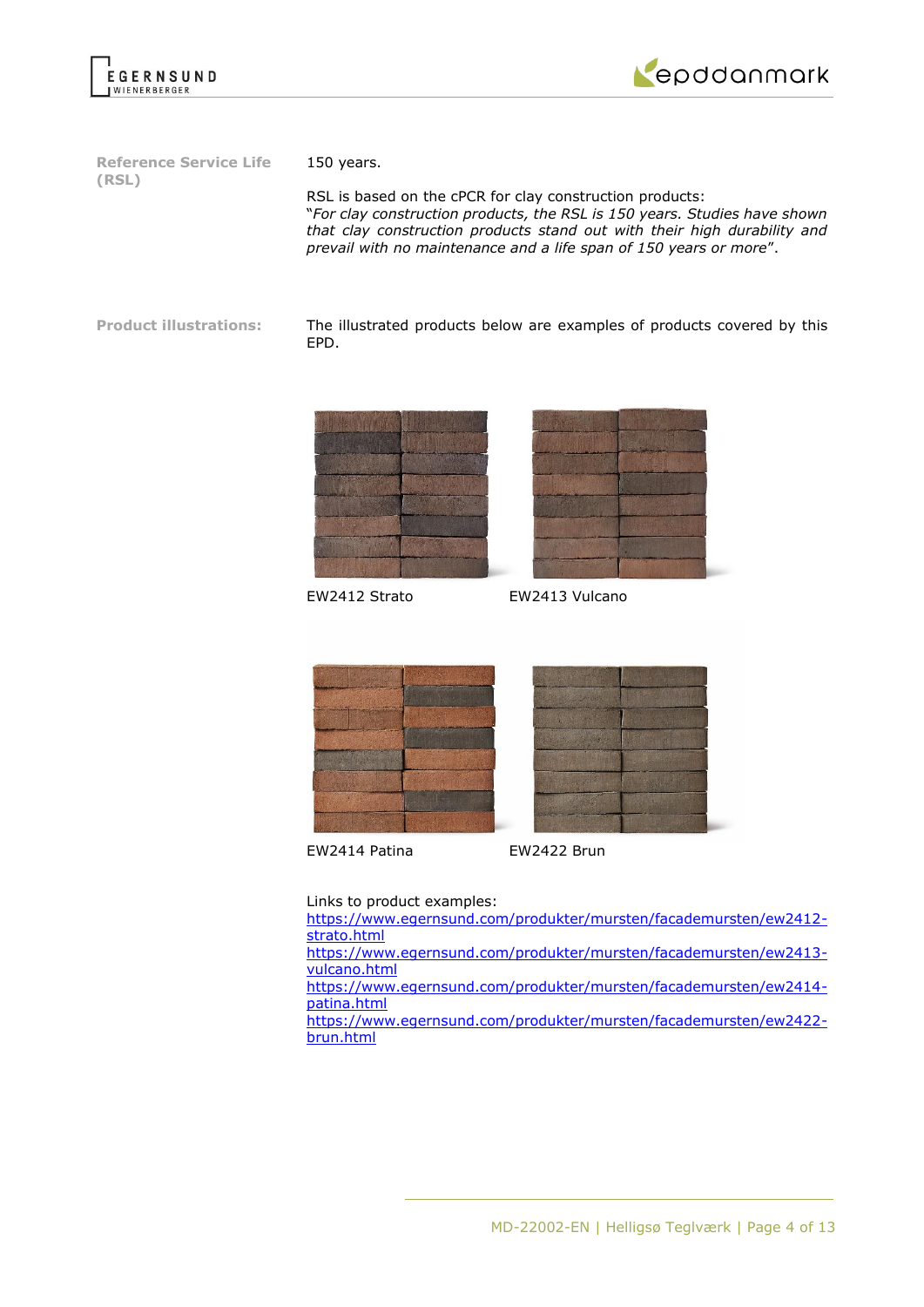



# LCA background

**Declared unit** The LCI and LCIA results in this EPD relates to 1 tonne of bricks.

| <b>Name</b>                | <b>Value</b> | Unit              |
|----------------------------|--------------|-------------------|
| Declared unit              |              | tonne             |
| Density                    | 1450-2000    | ka/m <sup>3</sup> |
| Conversion factor to 1 kg. | 0.001        | -                 |

**PCR** This EPD is developed according to the core rules for the product category of construction products in EN 15804:2012 + A1:2013 and the product specific PCR "TBE PCR for clay construction products" (cPCR). This EPD does not include additional impact categories recommended in

the PCR since these have not commonly been included in former danish EPDs on bricks and since these categories are now outdated and new versions included in EN15804+A2.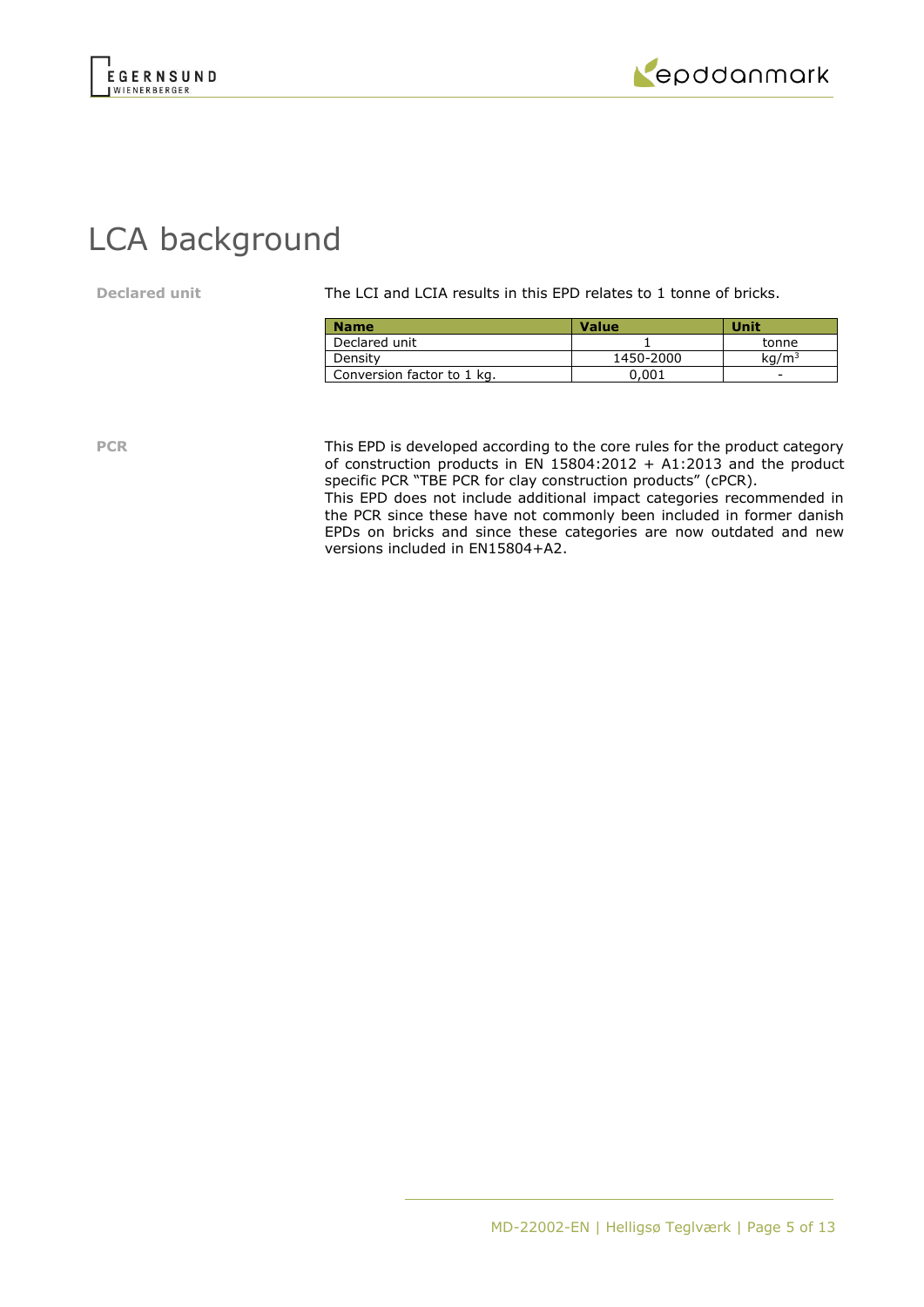



**Flow diagram**



The flow diagram conforms with the requirements in the modular approach and shows the production phase A3 for brick production (Helligsø Teglværk uses "soft stone press" and "extruder" and no "handcut"). The remaining phases are described below and presented in the figure on page 8.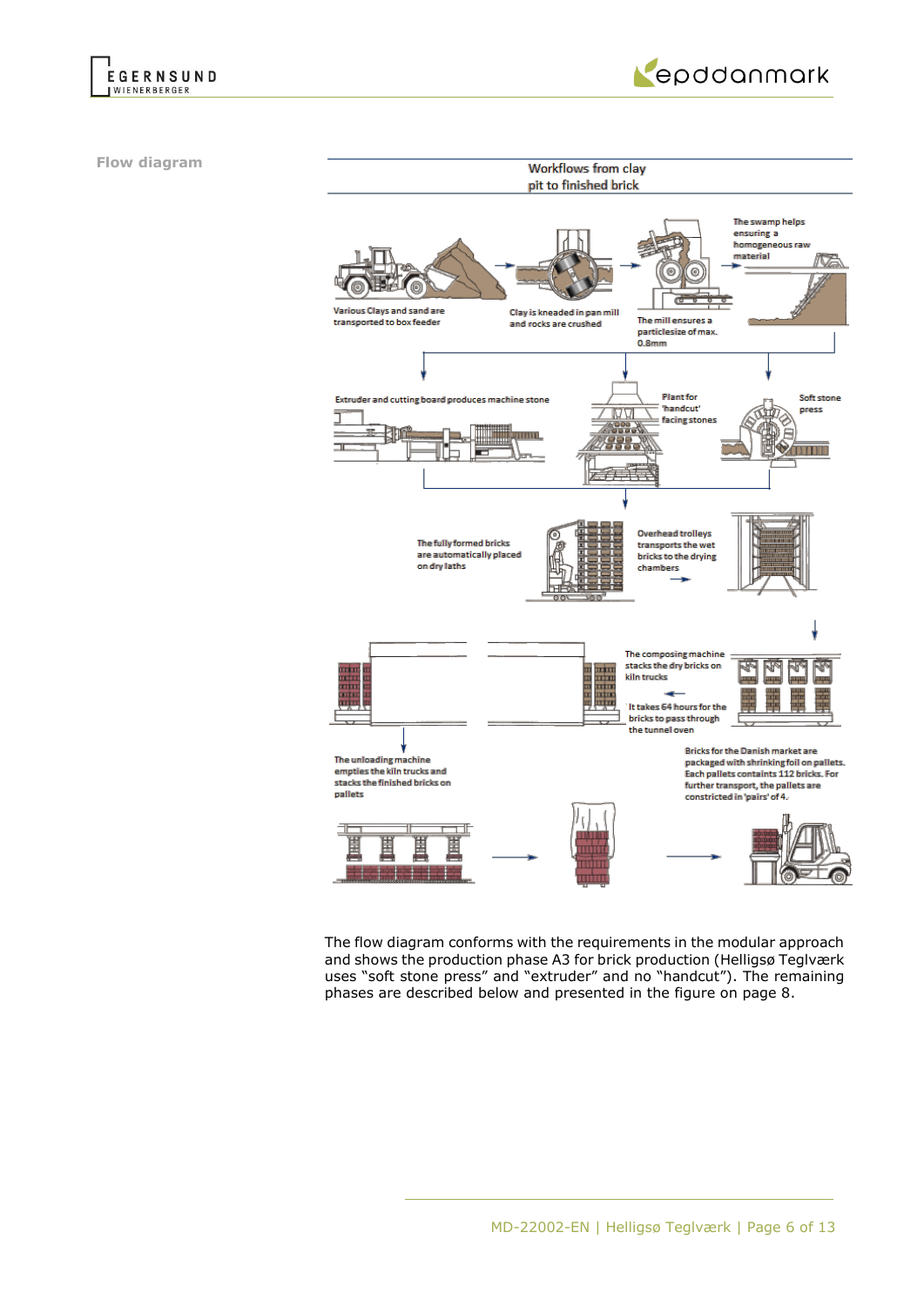

**System boundary** This EPD is based on a cradle-to-grave LCA (module A1-D), in which 100 weight-% has been accounted for. All relevant processes during the life cycle of the product has been accounted for and no life cycle stages has been omitted, in which significant environmental impacts are taking place. The use stage B1-B7 is assessed to be not relevant.

> The general rules for the exclusion of inputs and outputs follows the requirements in EN 15804:2012 + A1:2013, 6.3.5, where the total of neglected input flows per module shall be a maximum of 5 % of energy usage and mass and 1 % of energy usage and mass for unit processes.

> Key assumptions for the system boundary are described in each life cycle phase.

## **Product stage (A1-A3) includes**:

- A1 Extraction and processing of raw materials
- A2 Transport to the production site
- A3 Manufacturing processes

The product stage comprises the acquisition of all raw materials, products and energy, transport to the production site, packaging and waste processing up to the "end-of-waste" state or final disposal. The LCA results are declared in aggregated form for the product stage, which means, that the sub-modules A1, A2 and A3 are declared as one module A1-A3.

The bricks are packed on wooden pallets which are part of a return system. The impacts from the pallets are deemed to be less than 1 ‰ and they are therefore excluded.

### **Construction process stage (A4-A5) includes:**

The construction process stage includes:

- A4 transport to the building site
- A5 installation into the building

This includes the provision of all materials, products and energy, as well as waste processing up to the end-of-waste state or disposal of final residues during the construction process stage. The use of mortar is excluded according to the cPCR. These information modules also include all impacts and aspects related to any losses during this construction process stage. The loss of bricks is set equal to 3% in mass according to the cPCR. The lost bricks are landfilled, and the packaging is incinerated with energy recovery and the credit is declared in module D.

### **Use stage (B1-B7) includes:**

The use stage, related to the building fabric includes:

- B1 use or application of the installed product
- B2 maintenance
- B3 repair
- B4 replacement
- B5 refurbishment

The use stage related to the operation of the building includes:

B6 - operational energy use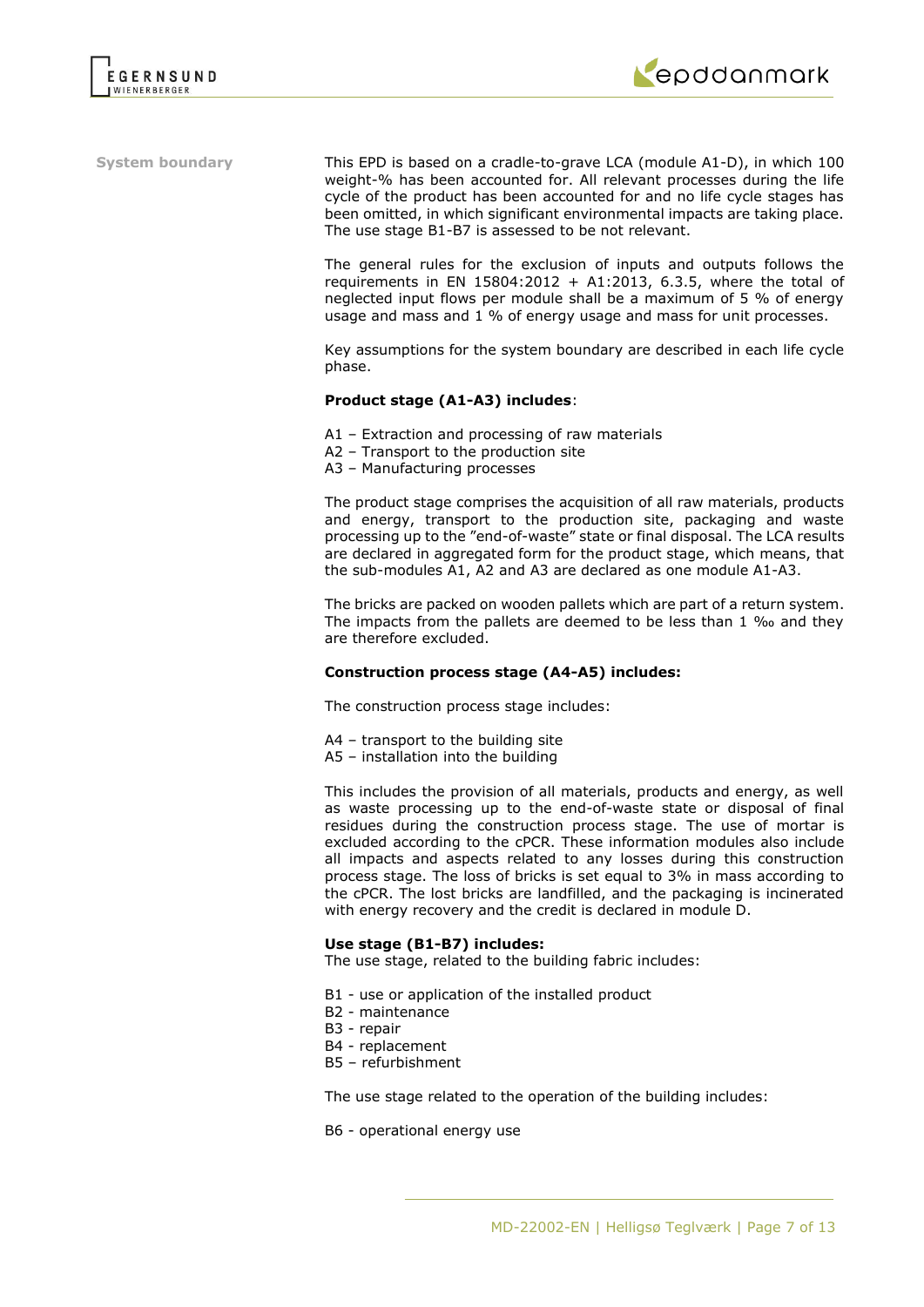

### B7 - operational water use

These information modules include provision and transport of all materials, products, as well as energy and water provisions, waste processing up to the end-of-waste state or disposal of final residues during this part of the use stage.

According to the cPCR these modules do in general not generate relevant environmental impacts and therefore has a value of zero.

## **End-of-life stage (C1-C4 + D)**

The end-of-life stage includes:

- C1 de-construction, demolition
- C2 transport to waste processing
- C3 waste processing for reuse, recovery and/or recycling
- C4 disposal

C1 can be ignored according to the cPCR, whereas the rest of the modules are included using national scenarios. In C4 1% of the bricks are landfilled.

Module D includes the reuse, recovery and/or recycling potentials, expressed as net impacts and benefits. These include the energy produced in A5 (incineration of packaging) and substitution of gravel from the recycling of crushed bricks.



**Cut-off criteria** The general rules for cut-offs of inputs and outputs in the EPD follows the rules in EN  $15804:2012 + A1:2013$  chapter 6.3.5. The maximum cut-off of input flows for a module is 5% for energy use and mass, while it is maximum 1% for unit processes.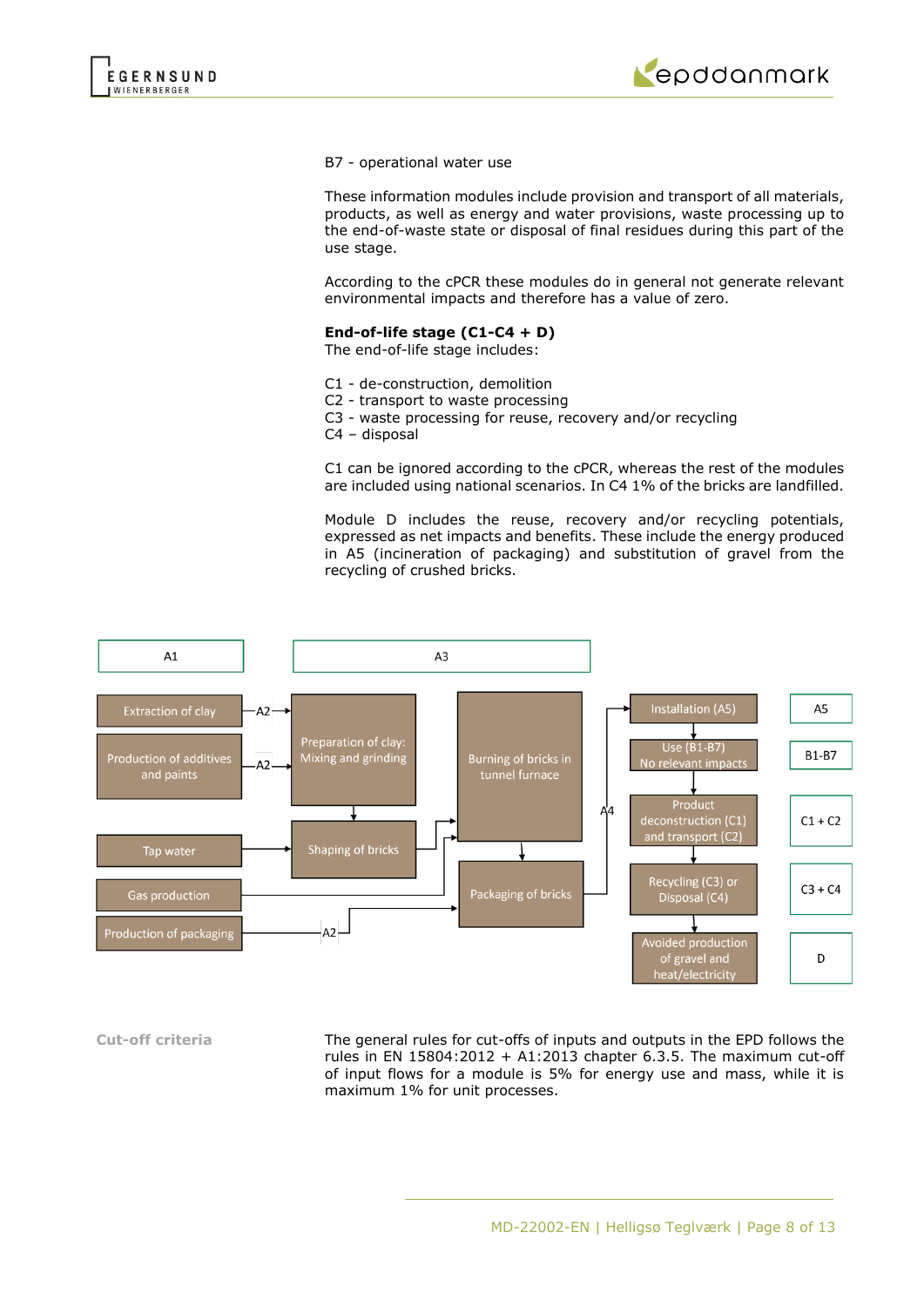

# LCA results

|                  | <b>ENVIRONMENTAL IMPACTS PER TONNE</b>                                                                                                                                                                                                                                                                                 |                            |                     |              |                |              |                |                |                |               |
|------------------|------------------------------------------------------------------------------------------------------------------------------------------------------------------------------------------------------------------------------------------------------------------------------------------------------------------------|----------------------------|---------------------|--------------|----------------|--------------|----------------|----------------|----------------|---------------|
| <b>Parameter</b> | Unit                                                                                                                                                                                                                                                                                                                   | $A1 - A3$<br>(Natural gas) | $A1-A3$<br>(Biogas) | A4           | A <sub>5</sub> | <b>B1-C1</b> | C <sub>2</sub> | C <sub>3</sub> | C <sub>4</sub> | D             |
| <b>GWP</b>       | [ $kg CO2$ -eq.]                                                                                                                                                                                                                                                                                                       | 1,77E+02                   | $9,05E + 01$        | $3,23E+00$   | $2,52E+00$     | $0,00E + 00$ | $2,46E+00$     | 7,03E-01       | 1,39E-01       | $-2,64E+00$   |
| <b>ODP</b>       | [kg CFC11-eg.]                                                                                                                                                                                                                                                                                                         | 2,82E-06                   | 2,82E-06            | 5,63E-16     | 2,58E-15       | $0,00E + 00$ | 4,28E-16       | 1,23E-16       | 7,59E-16       | $-3,75E-14$   |
| AP               | $[kq SO2-eq.]$                                                                                                                                                                                                                                                                                                         | 6,41E-01                   | $1,13E+00$          | 2,36E-03     | 3,51E-03       | $0,00E + 00$ | 1,79E-03       | 2,11E-03       | 8,31E-04       | $-1,07E-02$   |
| EP               | [kg $PO43$ -eg.]                                                                                                                                                                                                                                                                                                       | 1,59E-01                   | 3,43E-01            | 4,70E-04     | 5,19E-04       | $0,00E + 00$ | 3,57E-04       | 4,92E-04       | 9,42E-05       | $-2,12E-03$   |
| <b>POCP</b>      | [kg ethene-eq.]                                                                                                                                                                                                                                                                                                        | 3,53E-02                   | 5,37E-02            | $-3,76E-05$  | $-7,64E-05$    | $0,00E + 00$ | $-2,86E-05$    | 2,18E-04       | 6,38E-05       | $-1,02E-03$   |
| <b>ADPE</b>      | [kg Sb-eg.]                                                                                                                                                                                                                                                                                                            | 3,89E-04                   | 5,43E-04            | 2,52E-07     | 6,92E-08       | $0,00E+00$   | 1,91E-07       | 5,52E-08       | 1,40E-08       | $-5.03E-07$   |
| <b>ADPF</b>      | [MJ]                                                                                                                                                                                                                                                                                                                   | $2,64E+03$                 | $7.73E + 02$        | $4.37E + 01$ | $1.02E + 01$   | $0.00E + 00$ | $3.32E + 01$   | $9.58E + 00$   | 1,89E+00       | $-3.47E + 01$ |
| Caption          | GWP = Global warming potential; ODP = Ozone depletion potential; AP = Acidification potential of soil and water; EP = Eutrophication potential; POCP = Photochemical ozone creation potential; ADPE = Abiotic<br>depletion potential for non fossil resources; ADPF = Abiotic depletion potential for fossil resources |                            |                     |              |                |              |                |                |                |               |

|                  | <b>RESOURCE USE PER TONNE</b>                                                                                                                                                                                                                                                                                                                                                                                                                                                                                                                                                                                                                                        |                          |                     |            |                |              |                |                |                |              |
|------------------|----------------------------------------------------------------------------------------------------------------------------------------------------------------------------------------------------------------------------------------------------------------------------------------------------------------------------------------------------------------------------------------------------------------------------------------------------------------------------------------------------------------------------------------------------------------------------------------------------------------------------------------------------------------------|--------------------------|---------------------|------------|----------------|--------------|----------------|----------------|----------------|--------------|
| <b>Parameter</b> | Unit                                                                                                                                                                                                                                                                                                                                                                                                                                                                                                                                                                                                                                                                 | $A1-A3$<br>(Natural gas) | $A1-A3$<br>(Biogas) | A4         | A <sub>5</sub> | <b>B1-C1</b> | C <sub>2</sub> | C <sub>3</sub> | C <sub>4</sub> | D            |
| PERE             | [MJ]                                                                                                                                                                                                                                                                                                                                                                                                                                                                                                                                                                                                                                                                 | $6,86E+02$               | $6,63E+03$          | $2,45E+00$ | $1,09E+00$     | $0,00E+00$   | 1,87E+00       | 5,38E-01       | 2,62E-01       | $-1,42E+01$  |
| <b>PERM</b>      | [MJ]                                                                                                                                                                                                                                                                                                                                                                                                                                                                                                                                                                                                                                                                 | $0,00E+00$               | $0,00E+00$          | $0,00E+00$ | $0,00E+00$     | $0,00E+00$   | $0,00E + 00$   | $0,00E+00$     | $0,00E + 00$   | $0,00E + 00$ |
| <b>PERT</b>      | [MJ]                                                                                                                                                                                                                                                                                                                                                                                                                                                                                                                                                                                                                                                                 | $6,86E+02$               | $6,63E+03$          | $2,45E+00$ | 1,09E+00       | $0,00E+00$   | 1,87E+00       | 5,38E-01       | 2,62E-01       | $-1,42E+01$  |
| <b>PENRE</b>     | [MJ]                                                                                                                                                                                                                                                                                                                                                                                                                                                                                                                                                                                                                                                                 | 2,76E+03                 | $9,21E+02$          | 4,40E+01   | $1,04E + 01$   | $0,00E+00$   | 3,35E+01       | $9,65E+00$     | 1,95E+00       | $-4,06E+01$  |
| <b>PENRM</b>     | [MJ]                                                                                                                                                                                                                                                                                                                                                                                                                                                                                                                                                                                                                                                                 | $2,41E+01$               | $2,41E+01$          | $0,00E+00$ | $0,00E+00$     | $0,00E+00$   | $0,00E + 00$   | $0,00E+00$     | $0,00E+00$     | $0,00E + 00$ |
| <b>PENRT</b>     | [MJ]                                                                                                                                                                                                                                                                                                                                                                                                                                                                                                                                                                                                                                                                 | 2,78E+03                 | $9,45E+02$          | 4,40E+01   | $1,04E + 01$   | $0,00E+00$   | 3,35E+01       | $9,65E+00$     | 1,95E+00       | $-4,06E+01$  |
| <b>SM</b>        | [kg]                                                                                                                                                                                                                                                                                                                                                                                                                                                                                                                                                                                                                                                                 | $3,11E+01$               | $3,11E+01$          | $0,00E+00$ | $0,00E+00$     | $0,00E+00$   | $0,00E + 00$   | $0,00E+00$     | $0,00E + 00$   | $0,00E + 00$ |
| <b>RSF</b>       | [MJ]                                                                                                                                                                                                                                                                                                                                                                                                                                                                                                                                                                                                                                                                 | 1,78E+02                 | $1,05E+03$          | $0,00E+00$ | $0,00E+00$     | $0,00E+00$   | $0,00E + 00$   | $0,00E+00$     | $0,00E+00$     | $0,00E + 00$ |
| <b>NRSF</b>      | [MJ]                                                                                                                                                                                                                                                                                                                                                                                                                                                                                                                                                                                                                                                                 | $0,00E+00$               | $0,00E+00$          | $0,00E+00$ | $0,00E+00$     | $0,00E+00$   | $0,00E + 00$   | $0,00E+00$     | $0,00E+00$     | $0,00E + 00$ |
| <b>FW</b>        | $\mathsf{[m]}$                                                                                                                                                                                                                                                                                                                                                                                                                                                                                                                                                                                                                                                       | 7,80E-01                 | $2,03E+00$          | 2,81E-03   | 5,60E-03       | $0,00E+00$   | 2,14E-03       | 6,15E-04       | 4,80E-04       | $-1,11E-02$  |
| Caption          | PERE = Use of renewable primary energy excluding renewable primary energy resources used as raw materials; PERM = Use of renewable primary energy resources used as raw materials; PERT =<br>Total use of renewable primary energy resources; PENRE = Use of non renewable primary energy excluding non renewable primary energy resources used as raw materials; PENRM = Use of non<br>renewable primary energy resources used as raw materials; PENRT = Total use of non renewable primary energy resources; SM = Use of secondary material; RSF = Use of renewable secondary<br>fuels; NRSF = Use of non renewable secondary fuels; $FW = Use$ of net fresh water |                          |                     |            |                |              |                |                |                |              |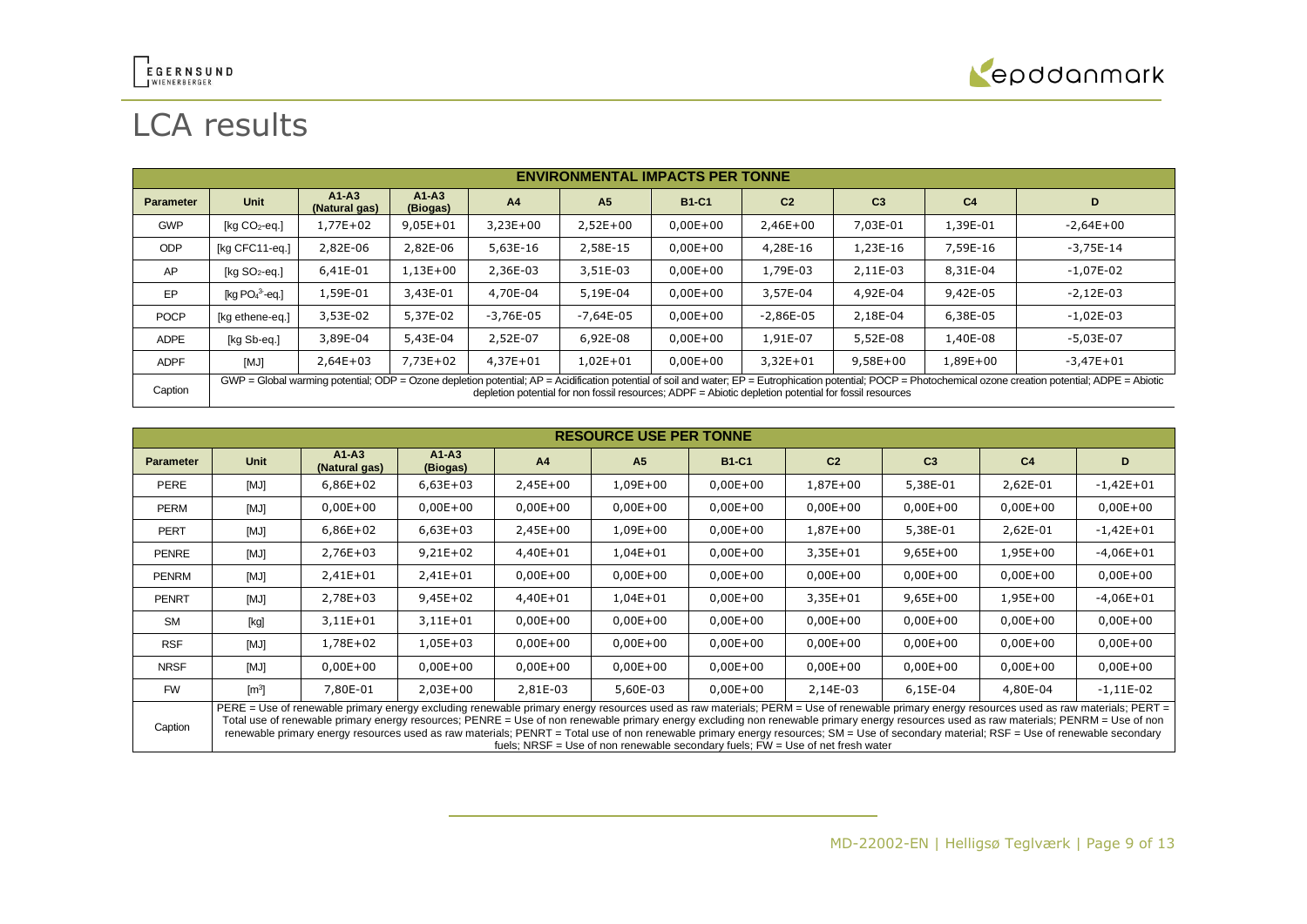

|                  | <b>WASTE CATEGORIES AND OUTPUT FLOWS PER TONNE</b> |                                                                                                                                                                                                                                                                                 |                     |                |                |              |                |                |                |              |
|------------------|----------------------------------------------------|---------------------------------------------------------------------------------------------------------------------------------------------------------------------------------------------------------------------------------------------------------------------------------|---------------------|----------------|----------------|--------------|----------------|----------------|----------------|--------------|
| <b>Parameter</b> | Unit                                               | $A1-A3$<br>(Natural gas)                                                                                                                                                                                                                                                        | $A1-A3$<br>(Biogas) | A <sub>4</sub> | A <sub>5</sub> | <b>B1-C1</b> | C <sub>2</sub> | C <sub>3</sub> | C <sub>4</sub> | D            |
| HWD              | [kg]                                               | 2,90E-07                                                                                                                                                                                                                                                                        | 4,34E-06            | 2,22E-09       | 8,88E-10       | $0,00E+00$   | 1,69E-09       | 4,86E-10       | 2,07E-10       | $-1,16E-08$  |
| <b>NHWD</b>      | [kg]                                               | $2,13E+00$                                                                                                                                                                                                                                                                      | $6,45E+00$          | 6,54E-03       | $3,00E + 01$   | $0,00E+00$   | 4,97E-03       | 1,43E-03       | $9,71E+00$     | $-4,00E+01$  |
| RWD              | [kg]                                               | 1,51E-03                                                                                                                                                                                                                                                                        | 8,76E-03            | 5,32E-05       | 8,05E-05       | $0,00E+00$   | 4,05E-05       | 1,17E-05       | 2,04E-05       | $-2,28E-03$  |
|                  |                                                    |                                                                                                                                                                                                                                                                                 |                     |                |                |              |                |                |                |              |
| CRU              | [kg]                                               | $0,00E+00$                                                                                                                                                                                                                                                                      | $0,00E + 00$        | $0,00E + 00$   | $0,00E+00$     | $0,00E+00$   | $0,00E + 00$   | $0,00E + 00$   | $0,00E+00$     | $0,00E + 00$ |
| <b>MFR</b>       | [kg]                                               | 2,78E+01                                                                                                                                                                                                                                                                        | 2,78E+01            | $0,00E+00$     | $0,00E+00$     | $0,00E+00$   | $0,00E + 00$   | $9,60E+02$     | $0,00E + 00$   | $0,00E+00$   |
| <b>MER</b>       | [kg]                                               | $0,00E+00$                                                                                                                                                                                                                                                                      | $0,00E+00$          | $0,00E+00$     | $0,00E+00$     | $0,00E+00$   | $0,00E + 00$   | $0,00E+00$     | $0,00E + 00$   | $0,00E+00$   |
| EEE              | [MJ]                                               | $0,00E+00$                                                                                                                                                                                                                                                                      | $0,00E+00$          | $0,00E+00$     | $3,80E+00$     | $0,00E+00$   | $0,00E + 00$   | $0,00E+00$     | $0,00E + 00$   | $0,00E+00$   |
| <b>EET</b>       | [MJ]                                               | $0.00E + 00$                                                                                                                                                                                                                                                                    | $0,00E + 00$        | $0,00E+00$     | $6,80E+00$     | $0.00E + 00$ | $0,00E + 00$   | $0,00E+00$     | $0,00E + 00$   | $0,00E+00$   |
| Caption          |                                                    | HWD = Hazardous waste disposed; NHWD = Non hazardous waste disposed; RWD = Radioactive waste disposed; CRU = Components for re-use; MFR = Materials for recycling; MER = Materials for<br>energy recovery; $EEE = Exported electrical energy$ ; $EET = Exported thermal energy$ |                     |                |                |              |                |                |                |              |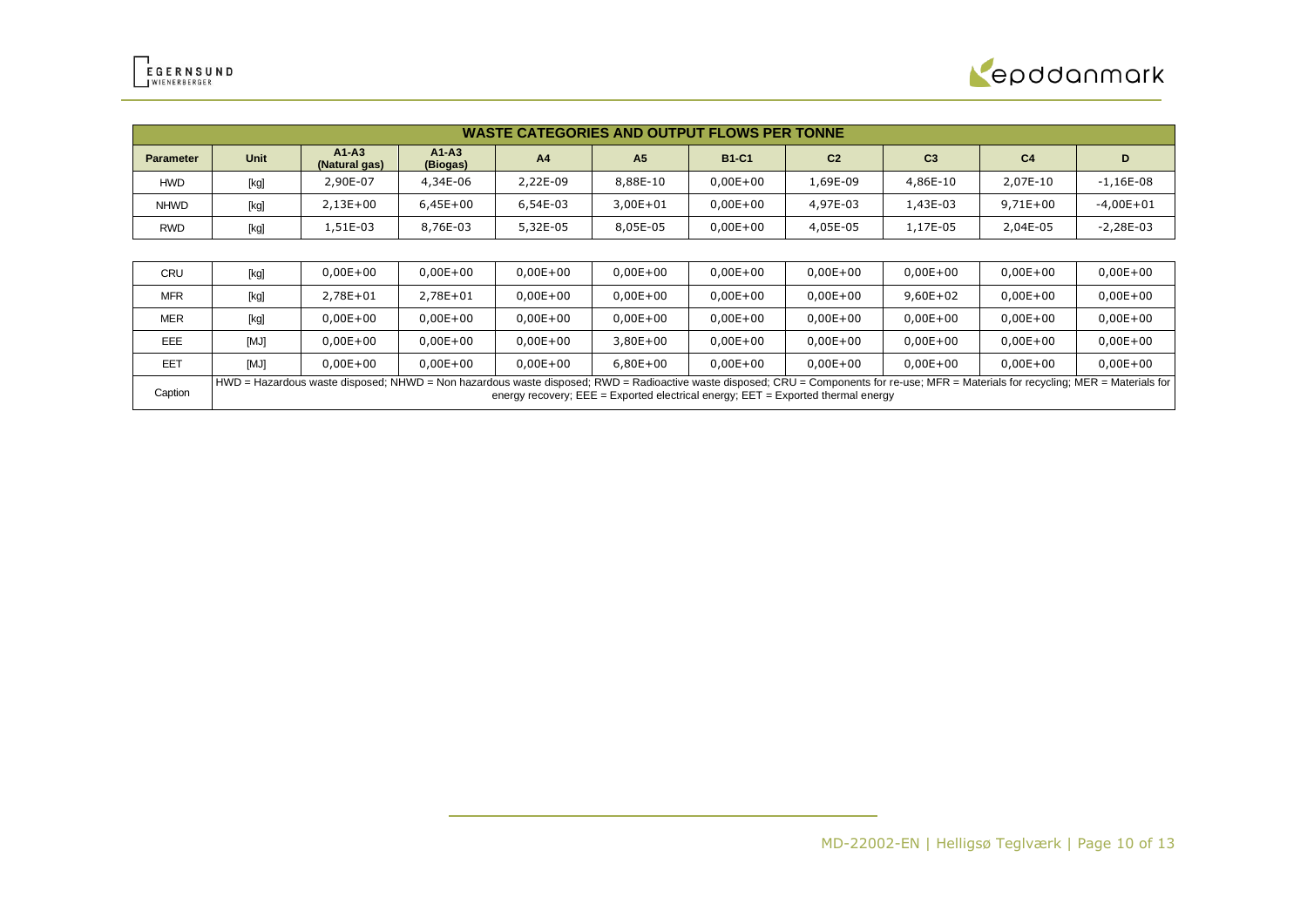

# Additional information

**Technical information on scenarios**

### **Transport to the building site (A4)**

| Parameter                                   | Value                                                          | Unit              |
|---------------------------------------------|----------------------------------------------------------------|-------------------|
| Fuel type and consumption                   | Diesel (0,018 L/tkm)                                           |                   |
| Truck type                                  | Euro 6 more than 32t gross<br>weight / 24,7 t payload capacity |                   |
| Transport distance                          | 50                                                             | km                |
| Capacity utilisation (including empty runs) | 61                                                             | $\frac{0}{0}$     |
| Gross density of transported product        | 1450-2000                                                      | kq/m <sup>3</sup> |
| Capacity utilisation, volume factor         |                                                                |                   |

### **Installation of the product in the building (A5)**

| Parameter                               | Value | Unit |
|-----------------------------------------|-------|------|
| Waste material (bricks)                 | 30    | ka   |
| Waste material (packaging)              | 0.57  | kq   |
| Direct emissions to air, soil and waste |       | kq   |

#### **Use (B1-B7)**

| -----        |      |
|--------------|------|
| Parameter    | Jnit |
| Not relevant |      |

#### **Reference service life**

| Reference service Life                                                      | 150 years                                                                             |
|-----------------------------------------------------------------------------|---------------------------------------------------------------------------------------|
| Declaration of performance (at<br>gate) etc.                                | DoP                                                                                   |
| Instructions of use                                                         | DoP                                                                                   |
| Assumed quality of installation<br>work according to producer<br>quidelines | www.mur-tag.dk/udfoerelse/murerhaandbogen-2020/                                       |
| Outdoor environment -<br>weather, wind, pollution, UV<br>etc.               | https://www.egernsund.com/produkter/mursten/teknisk-<br>information.html              |
| Indoor environment -<br>temperature, moisture etc.                          | https://sbi.dk/Assets/Muret-byggeri-og-indeklima 1/Muret-<br>byggeri-og-indeklima.pdf |
| Use conditions - mechanical<br>tear, use frequency etc.                     | https://www.egernsund.com/produkter/mursten/teknisk-<br>information.html              |
| Maintenance (frequency, type,<br>quality, replacements etc.)                | Construction Clay Products, TBE 2014                                                  |

### **End of life (C1-C4)**

| Parameter                    | Value | <b>Unit</b> |
|------------------------------|-------|-------------|
| Separated construction waste | 970   | kg          |
| Mixed construction waste     |       | kq          |
| For reuse                    |       | kg          |
| For recycling                | 960,3 | kq          |
| For energy recovery          |       | kg          |
| For landfilling              | 9.    |             |

### **Reuse, recovery and/or recycling potential (D)**

| Parameter      | Value | Unit |
|----------------|-------|------|
| PE             | 0,55  | kq   |
| PET            | 0,02  | ĸq   |
| Crushed bricks | 960,3 | kg   |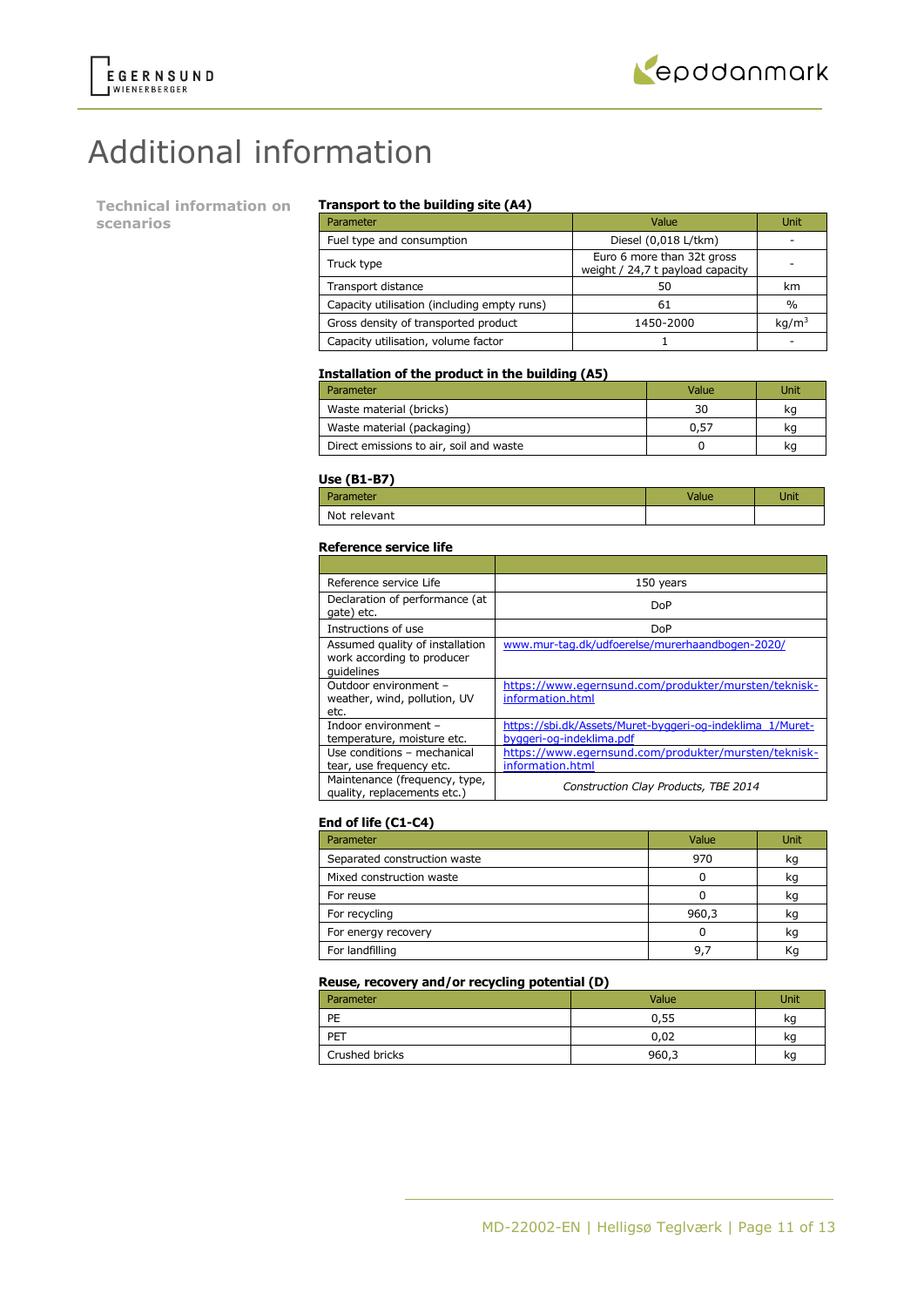



**Indoor air** *The EPD does not give information on release of dangerous substances to indoor air because the horizontal standards on measurement of release of regulated dangerous substances from construction products using harmonised test methods according to the provisions of the respective technical committees for European product standards are not available.*

**Soil and water** *The EPD does not give information on release of dangerous substances to soil and water because the horizontal standards on measurement of release of regulated dangerous substances from construction products using harmonised test methods according to the provisions of the respective technical committees for European product standards are not available.*